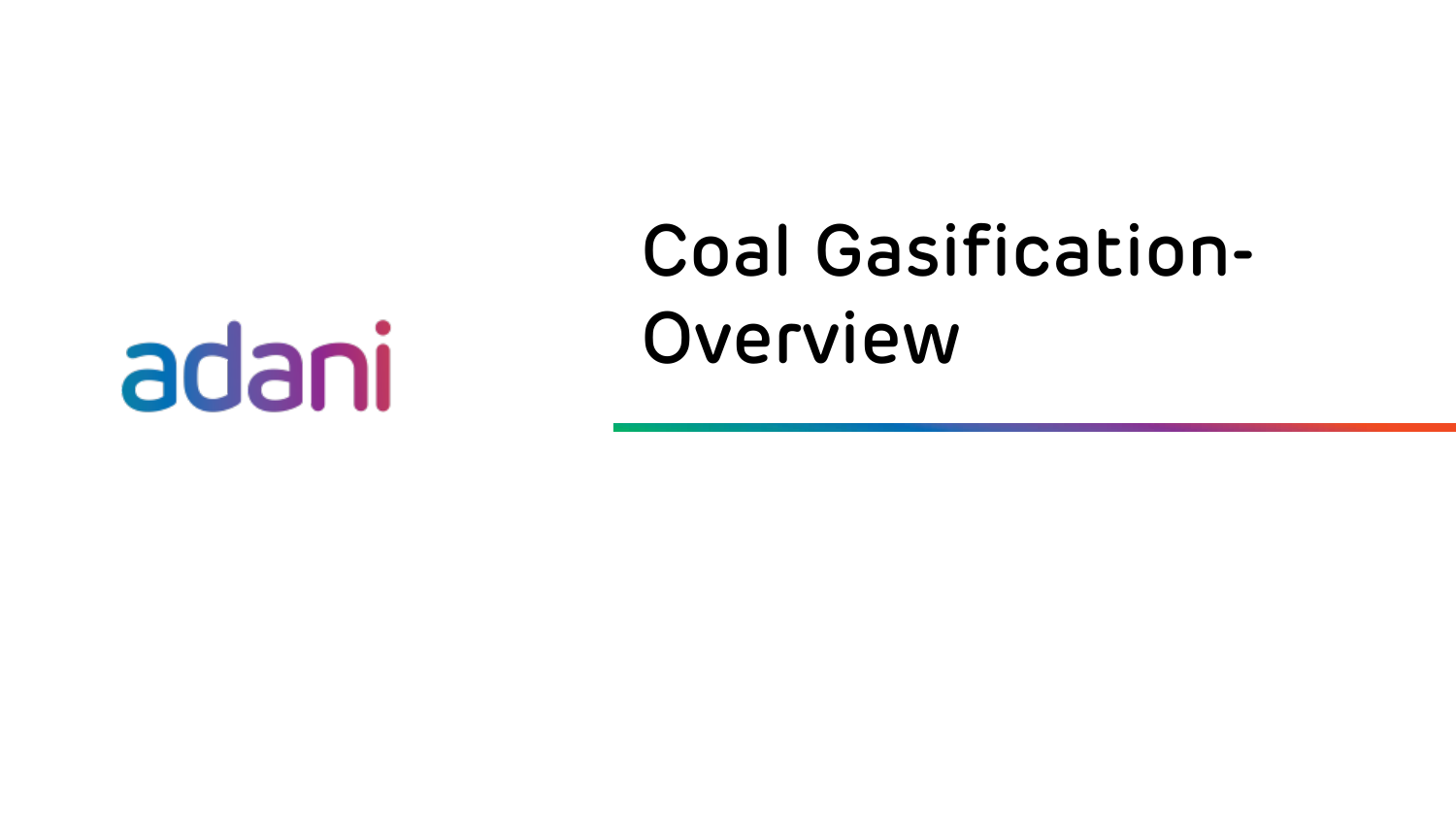## **Need for Coal Gasification: Abundant indigenous Coal Source**



#### India can monetize abundantly available coal reserves through gasification to cater the growing energy and chemicals needs of the country



## **Key Takeaways**

- It is evident that India has huge reserves of coal, it would be beneficial for India if it finds a sustainable way of using these reserves as the world including India is gradually transitioning away from coal toward cleaner fuels in the wake of climate change
- The use of domestic coal reserves becomes even more important, especially when India does not have other sources of fuel – crude oil and natural gas, 82% and 45% of the requirement of those fuels is met through imports. This exposes India to the vagaries of price volatility and supply insecurity.
- India will continue to depend on coal for its future energy needs at least till 2050 as per several reports.
- Since coal has to be used for coming 2 to 3 decades, there is an urgent need to make use of coal as green as possible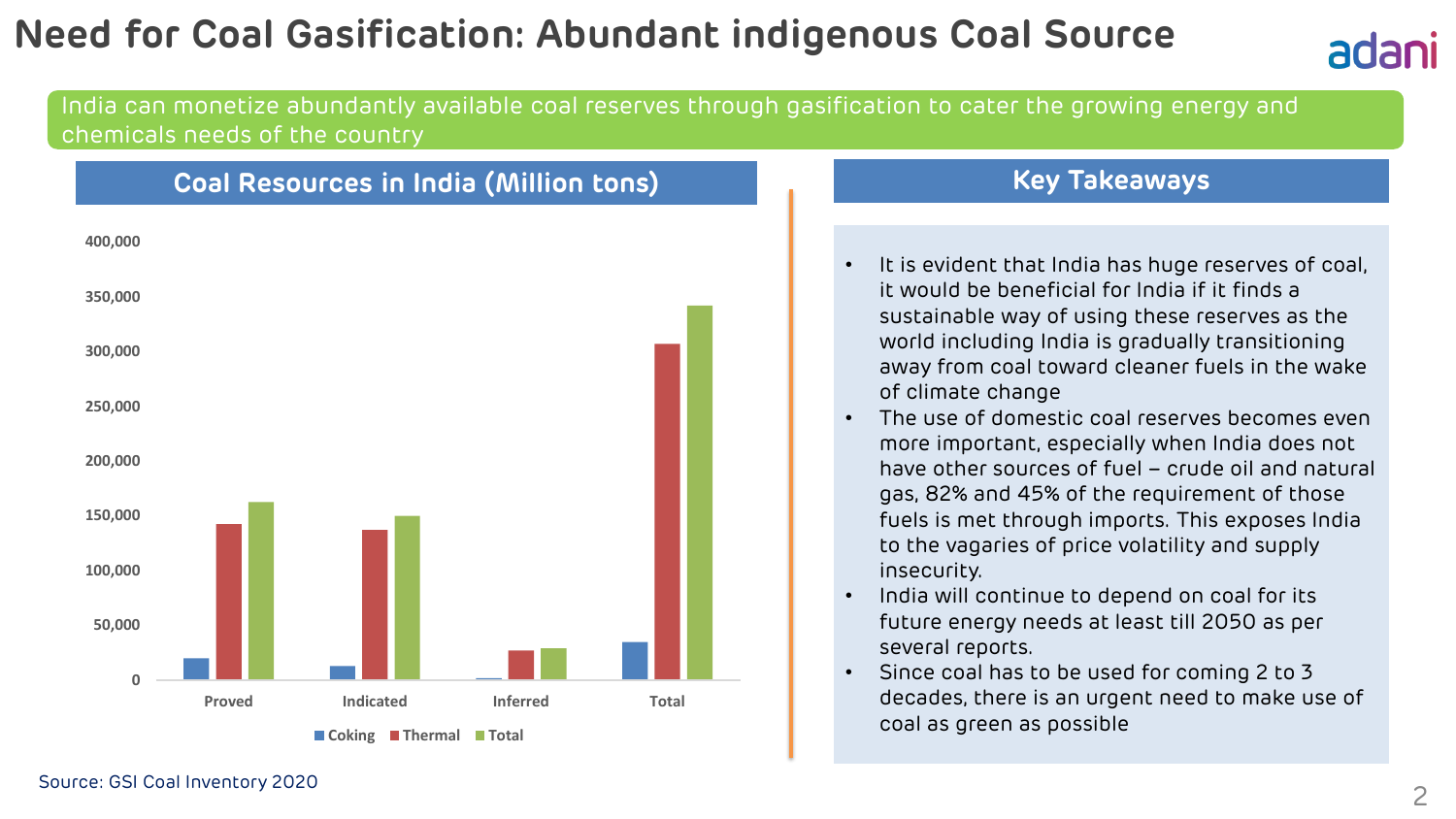**Need for Coal Gasification: Optimal utilization of indigenous natural resources is critical for long term economic growth and competitive advantages**

**Natural resources hold significant potential to contribute to development of an economy** 



Timely exploitation of Natural resources have helped countries in creating long term economic drivers

E.g.

■ Shale gas revolution in US

▪ **Coal to Chemicals in China**

#### **Optimal utilization of resources can result in long term economic growth**

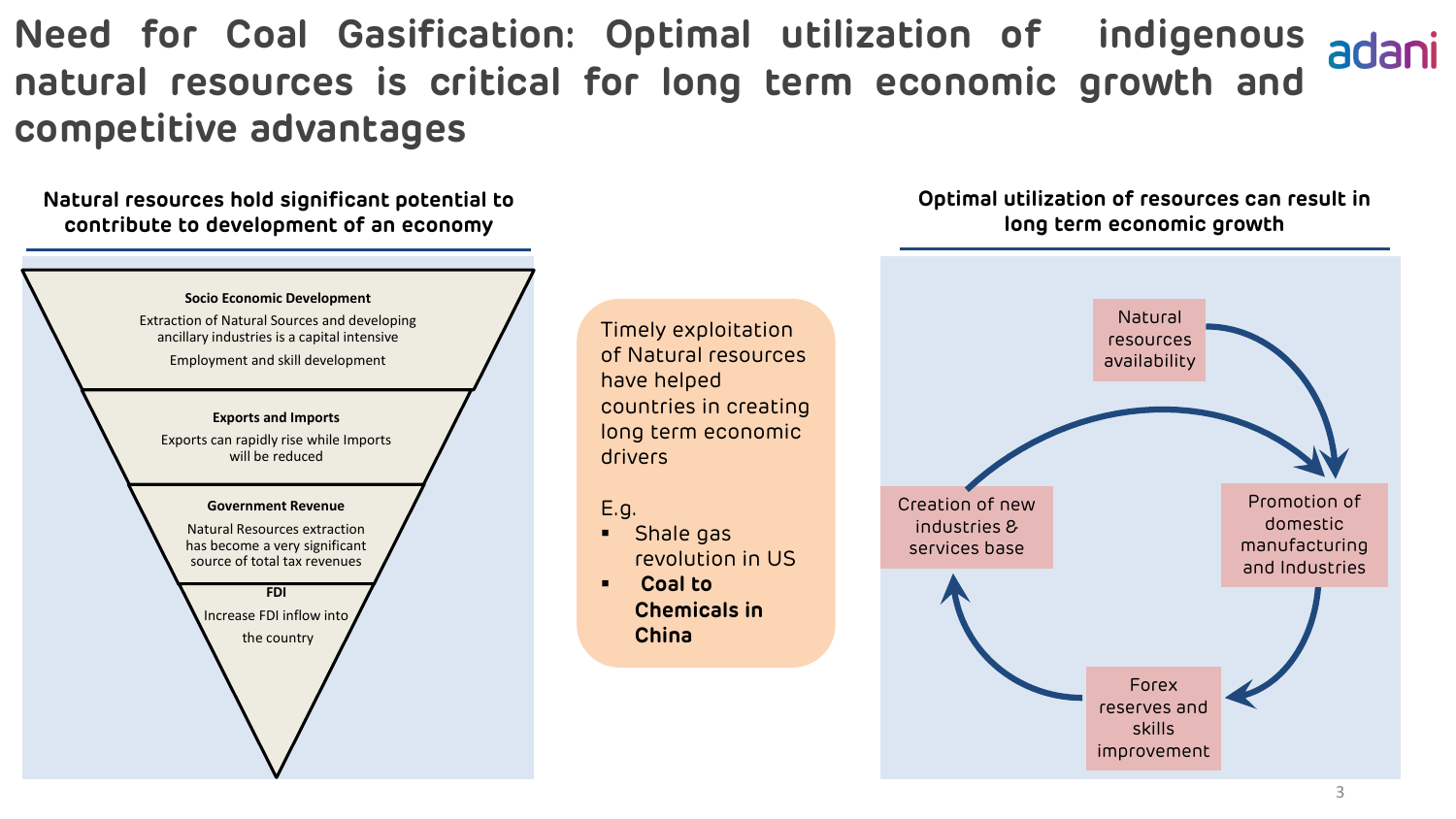## **China is monetising Indigenous coal resources to meet Energy, Chemical and Petrochemical demands**

#### **Methanol**

- Role of Coal Gasification in Methanol: China has become by far the largest producing country in the world, representing 54% of world methanol capacity (~80 MTPA) and 48% of world methanol production in 2018
- China is the incremental methanol supplier to the world. Around 70% of China methanol is produced from coal
- China has significantly Increased Methanol Blending in fuels over the last few years which now stands at **21 MMTPA.**
	- ✓ Methanol direct blending with Gasoline **(8.5 MMTPA)**
- Direct blending now stands at 8.5 MMTPA or 9% of transport fuel demand
- While M15(Methanol-15%, Gasoline 85%) is the main methanol blend available in major cities and provinces. Other blends like M25, M30, M85 and M100 are also being used

#### **Coal to Chemicals China**

- China produces more than 90% of its ammonia through coal gasification
- Higher self-reliance in energy supply and lower risk of oil and gas supply from abroad are the major drivers of coal gasification related industries
- China has been pushing for coal gasification in a major way by adopting proven western-developed gasifiers to gain operational experience
- It is the only country in the world, where large-scale coal gasification related industries play a significant role in economic development
- Role of Coal Gasification in Ammonia/Urea: NH3 capacity is approx. 70 MTPA (~30% of the world) and urea capacity is approx. 80 MTPA (~40% of the world).
- Role of Coal Gasification in Ethylene Glycol (EG): Capacity of coal-based EG is approx. 2.5 MTPA (~30% of China total).
- Role of Coal Gasification in Methanol to Olefin (MTO): Capacity of coal-based Olefin is approx. 13mt/a (~25% of China's total).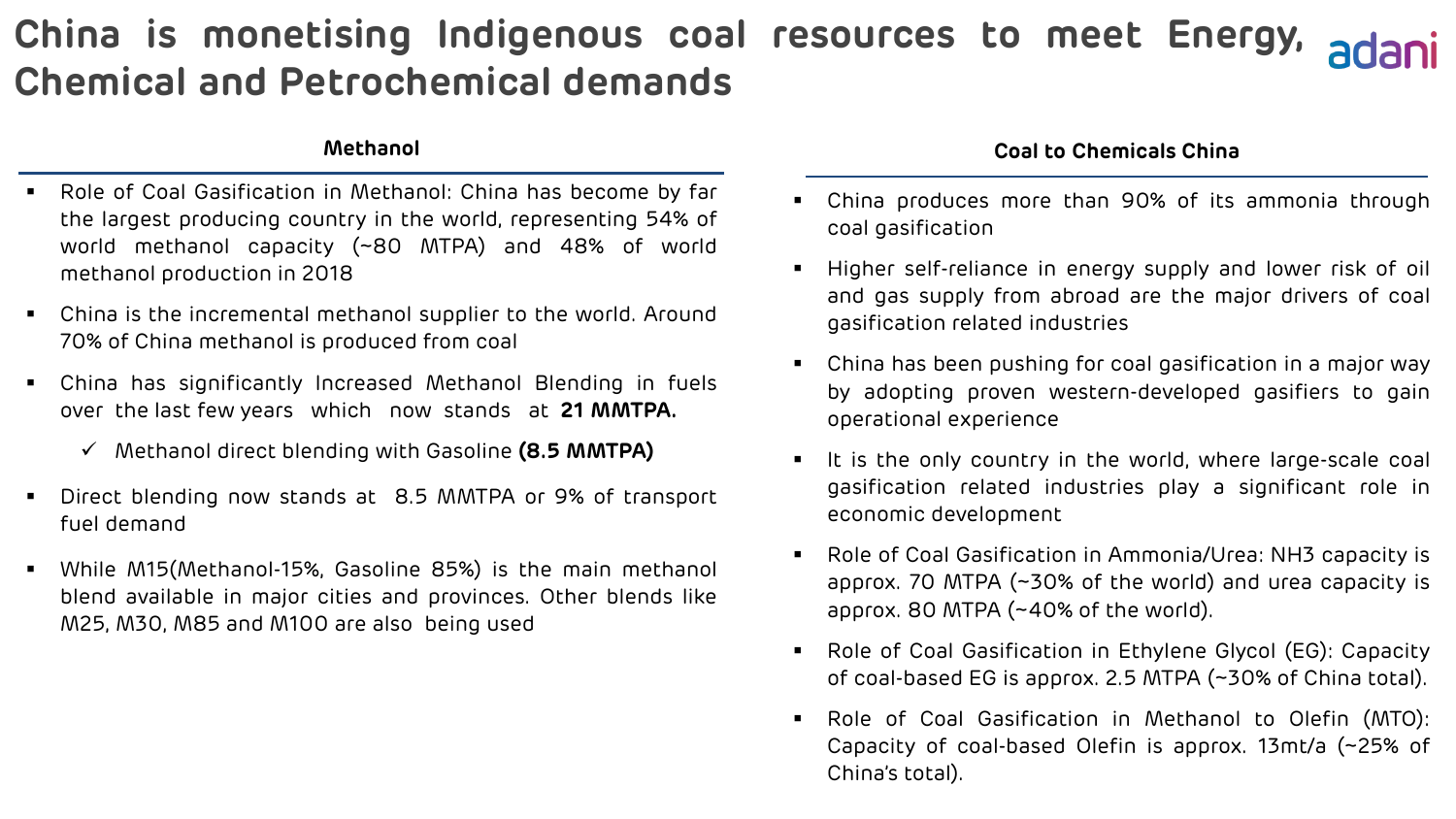## **Coal Gasification- Advantages**

# adani



- Strategic importance due to abundant availability of indigenous coal resource
- Reduce dependence on imported energy sources, chemicals and feedstock for a variety of products



#### **Reduce dependence on Imports Self Reliance- Atmanirbhar Bharat Low Carbon Emissions**

- Widespread implementation & promotion of technology can make India "Atmanirbhar" in several value-added products
- Mega coal to chemicals plant complexes at coal pit-heads can bring in regional economic prosperity as well as help meeting the gaps in interior states of the country



- To promote initiatives for sustainable, gainful & maximum utilization of national coal reserves
- CO2 and other polluting gases can be separated, captured in cheaper way and utilized for other industrial uses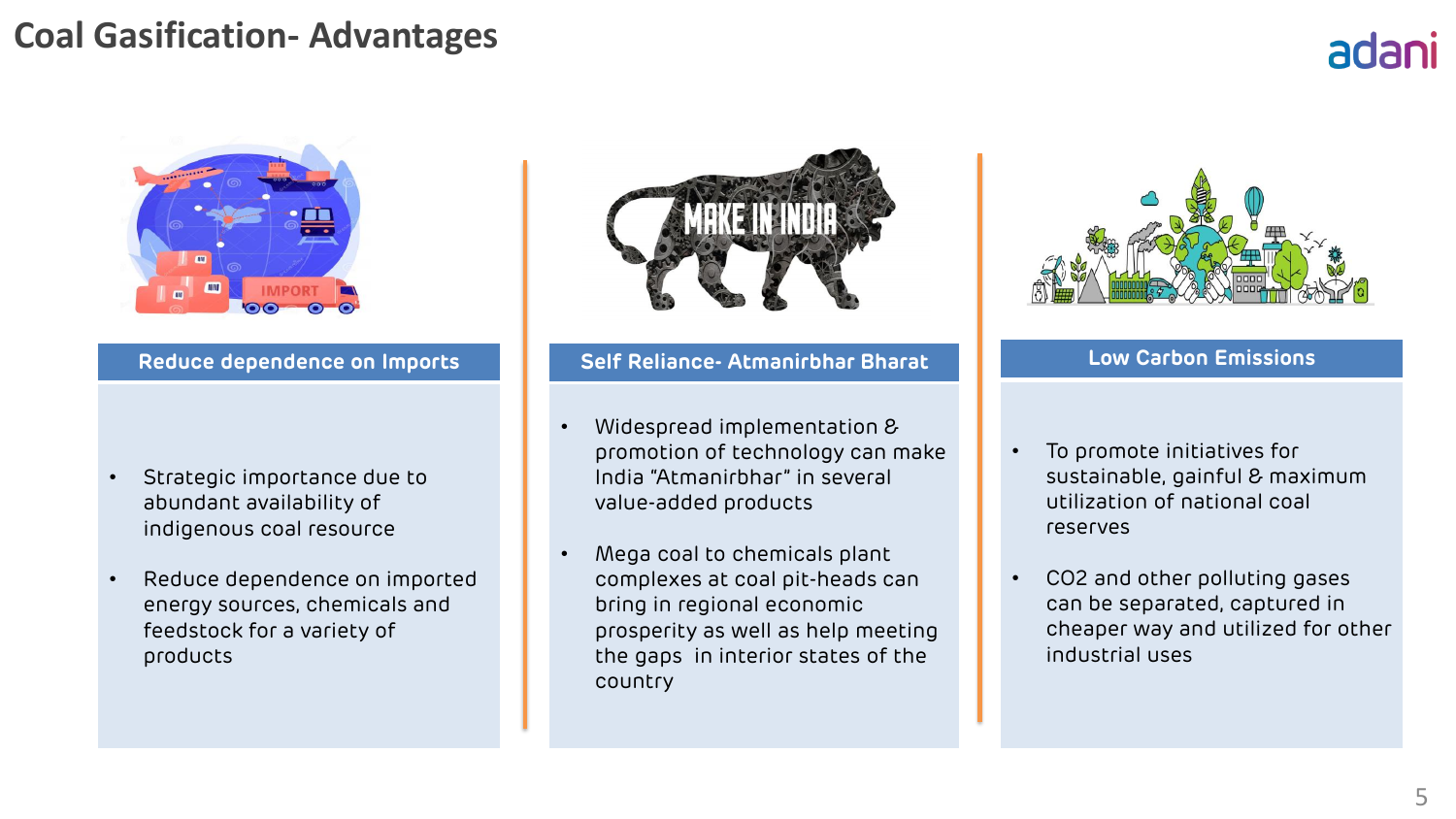**Recently, coal gasification has gained momentum with series of key events and govt. initiatives**

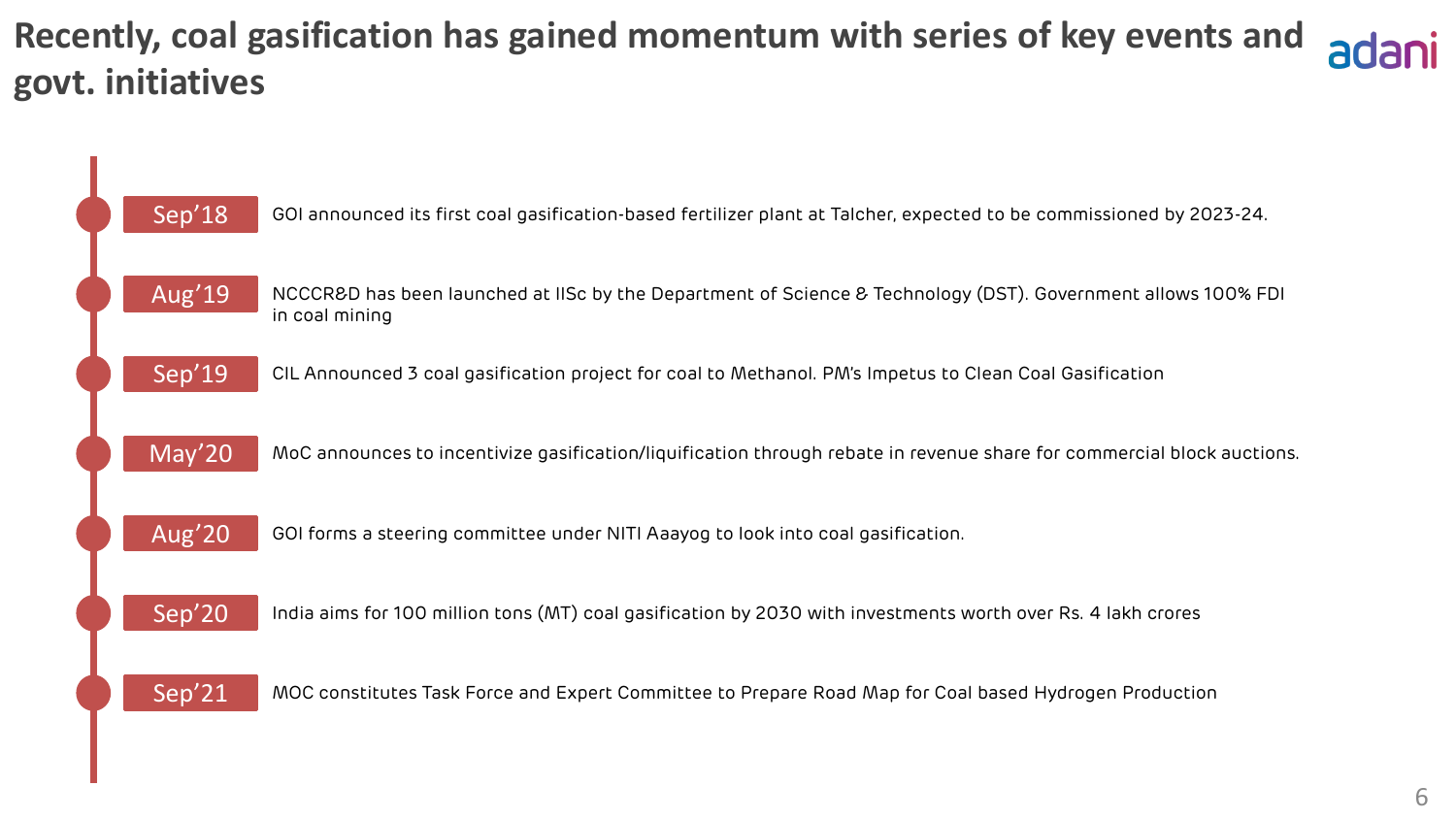## **National Coal Gasification Mission**

**100 MT Coal Gasification Target by 2030**

- Indian government aims for 100 million ton (MT) coal gasification by 2030, with investments worth over Rs. 4 trillion.
- In order to encourage the use of clean sources of fuel, the government has provided a concession of 20% on revenue share under commercial coal block auctions.
- A Steering Committee has been constituted regarding Surface Coal Gasification under the chairmanship of Dr. V.K. Saraswat and members from the Ministry of Coal.
- CIL has also planned to set up at least 3 gasification plants (besides Dankuni) on BOO basis through global tendering and has signed an MoU with GAIL for marketing synthetic natural gas.

adani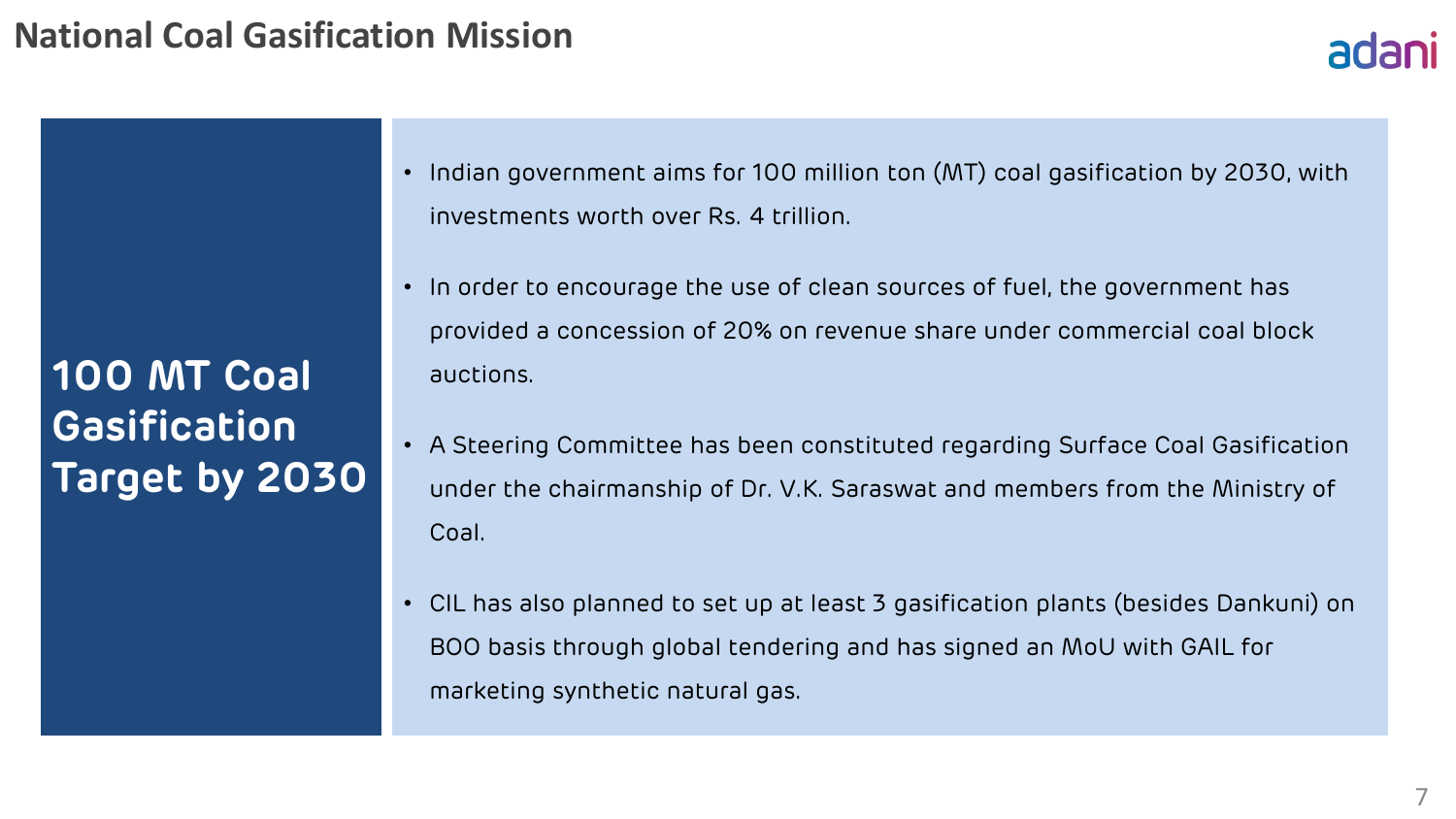## **Other factors and challenges slowing investments- To be addressed by Govt. and Industries**

### **Key Challenges**

#### **Coal Related**

- Low Grade, high ash coal
- Large Quantity of fines due to improper mining
- Monetisation of Coal fines
- Variation in quality due to unavailability of dedicated source
- Inadequate coal beneficaiton facilities

#### **Environment Related**

- Huge quantity of waste, black water generation
- Costly waste treatment for ZLD
- Costly systems for CO2, H2S removal
- Ash storage and disposal

#### **Technology Related**

- Availability of proven gasification technology suitable for Indian poor-quality Coal
- Costly & Complex coal feed preparation technology
- High technology cost affects Syngas & downstream products costs & Project viability
- Costly large capacity Cryogenic ASU plants required for Oxygen gas supply
- Lack of experienced EPC / LSTK and O&M Manpower contractor
- Due to demand / price fluctuations, only poly-generation route configuration is viable

#### **Reduce dependence on Imports**

- Coal gasification is yet to get recognition as "New Business Opportunity"
- Recognition of coal gasification as Infrastructure sector
- Modification in 'Coal Distribution Policy' to accommodate Coal Gasification including Producer Gas Plants using coal
- Declaration of a separate Sector for facilitate allocation of coal
- Earmarking coal sources/blocks to supply right quality of coal
- Fixation of Norms by a scientific institute for coal allocation to accommodate support units and considering type of gasifier, washability characteristics of coal, coal specifications & grade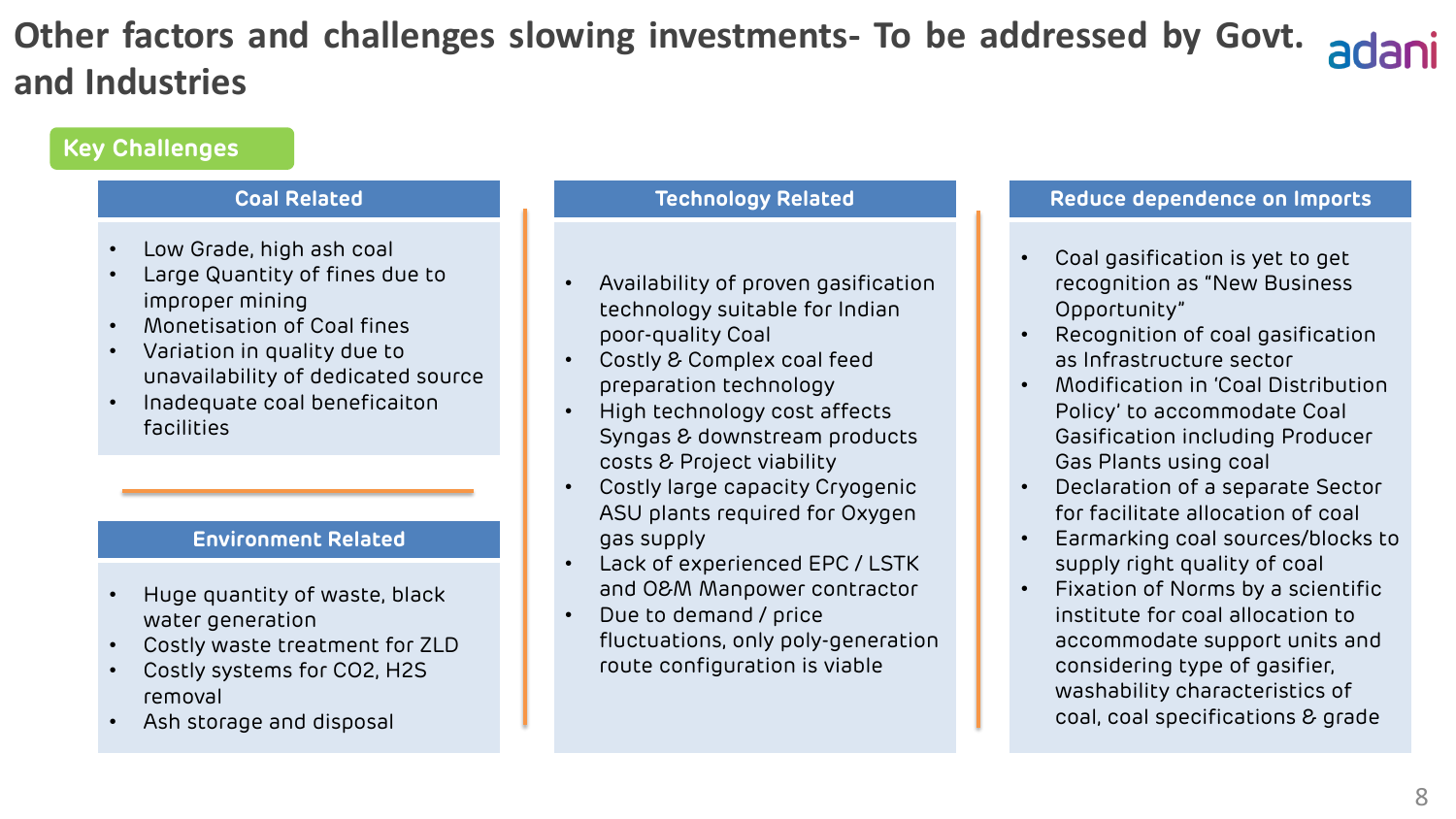## **Suggested Key Initiatives by the Govt to make Coal Gasification a Success**



**'Dedicated, closeby Coal Mines**' to be earmarked for Coal Gasification Projects (to be awarded through Auction Linkage) for better Coal Quality consistency , sustained Supply & closer Mining & Transportation Cost control.

## **Viability gap funding, Infrastructure status**

Financial Incentives from Govt to support very high Capex of Gasification Projects needed to improve Viability of 'Energy Security' (Clean) Projects.

## **Level playing field**

Exemption from currently applicable Cess / Duties on Coal Feedstock prices to be provided for Environment - friendly Coal Gasification Projects due to its Clean Technology adaptation

**'National Policy on Coal Gasification & Liquefaction'** should be urgently formulated and promulgated for faster and smooth implementation of Coal Gasification based Projects.

Schemes for **'Blending Methanol, DME with Gasoline & LPG'** respectively to be implemented at the earliest. Policy framework for all by products of coal gasification.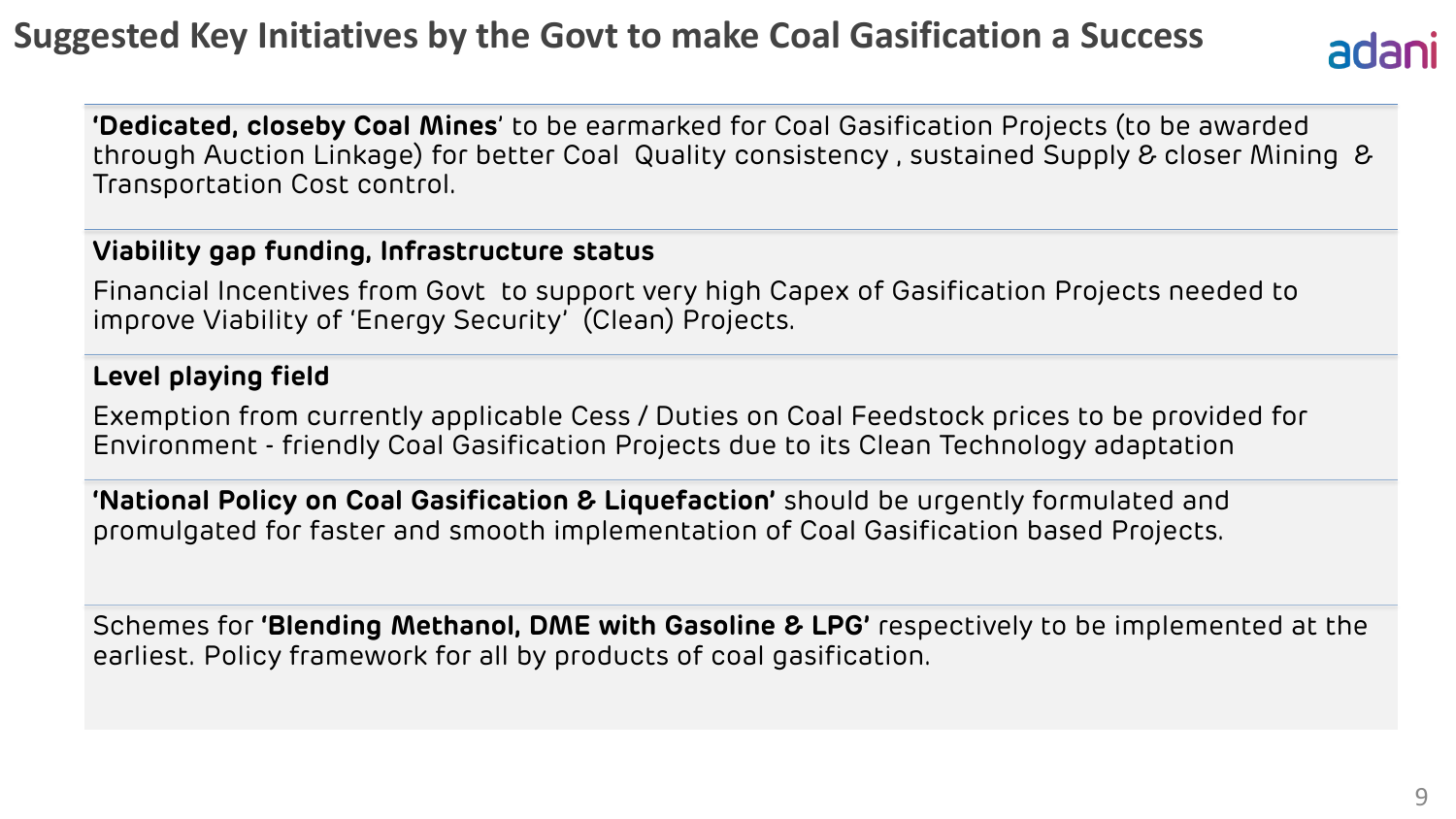## **Coal Gasification- Process Unit**

#### Gas clean- $CO/H<sub>2</sub>$ up plant separation Particulate Mercury Oxygen Syngas scrubber removal  $O<sub>2</sub>$ conversion **Cleaned** Ini 86  $H<sub>2</sub>$ Coal/ syngas **AMYZES**  $\frac{\frac{1}{2}}{\frac{1}{2}}$ lâ Petcoke/ **Other**  $CO$ Hg carbon  $H<sub>2</sub>S$  $CO<sub>2</sub>$ Methanol feedstock**Wastes** plant (char) Gasti  $\mathbf{s}$ **Gases Methanol Milling and** Sulfur  $\bigcirc$ mixing with removal **Solids** water **Wastes (Boiler slag)** Water

adani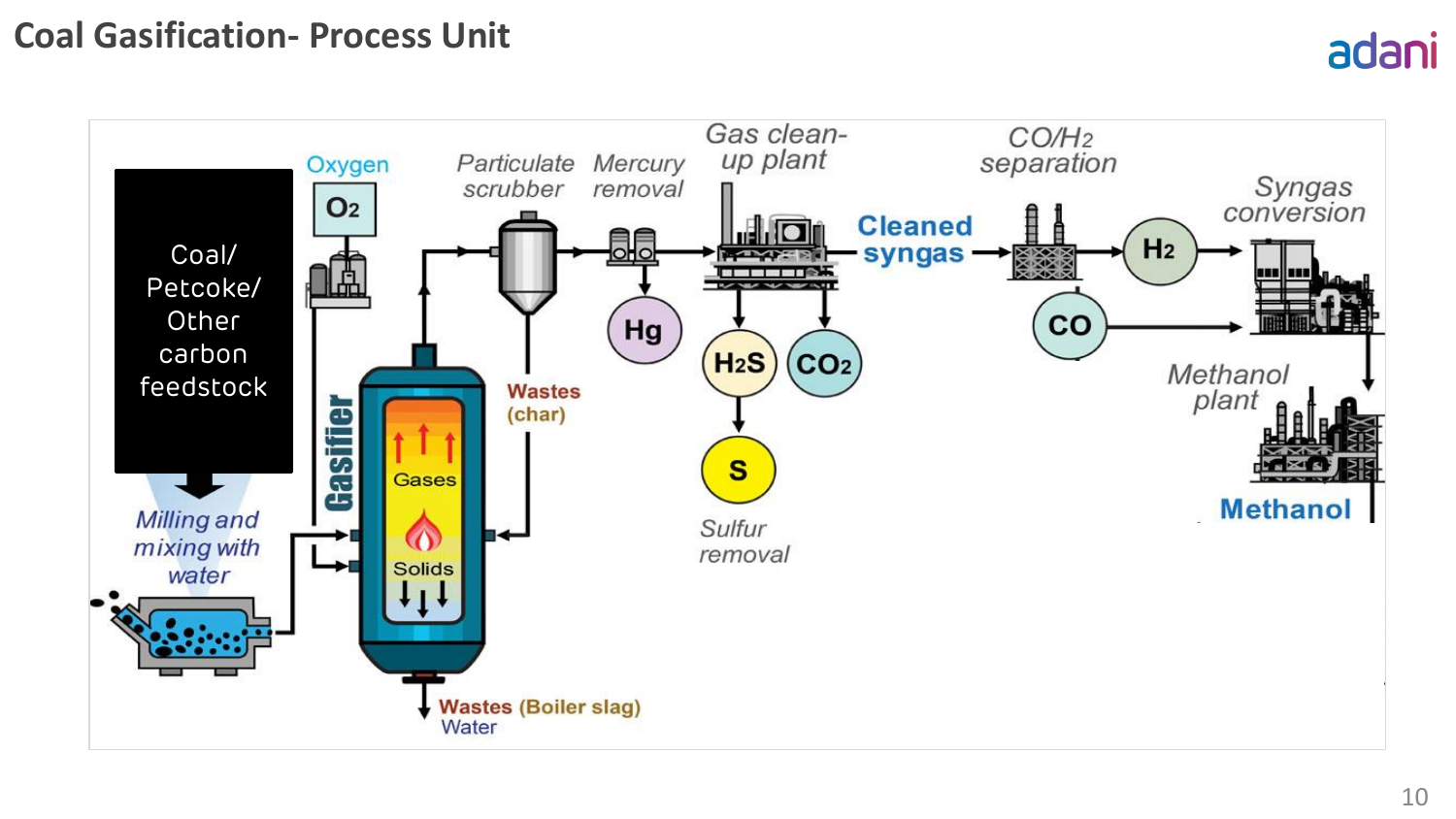## **Suitability of Gasification Technologies to Indian coal**



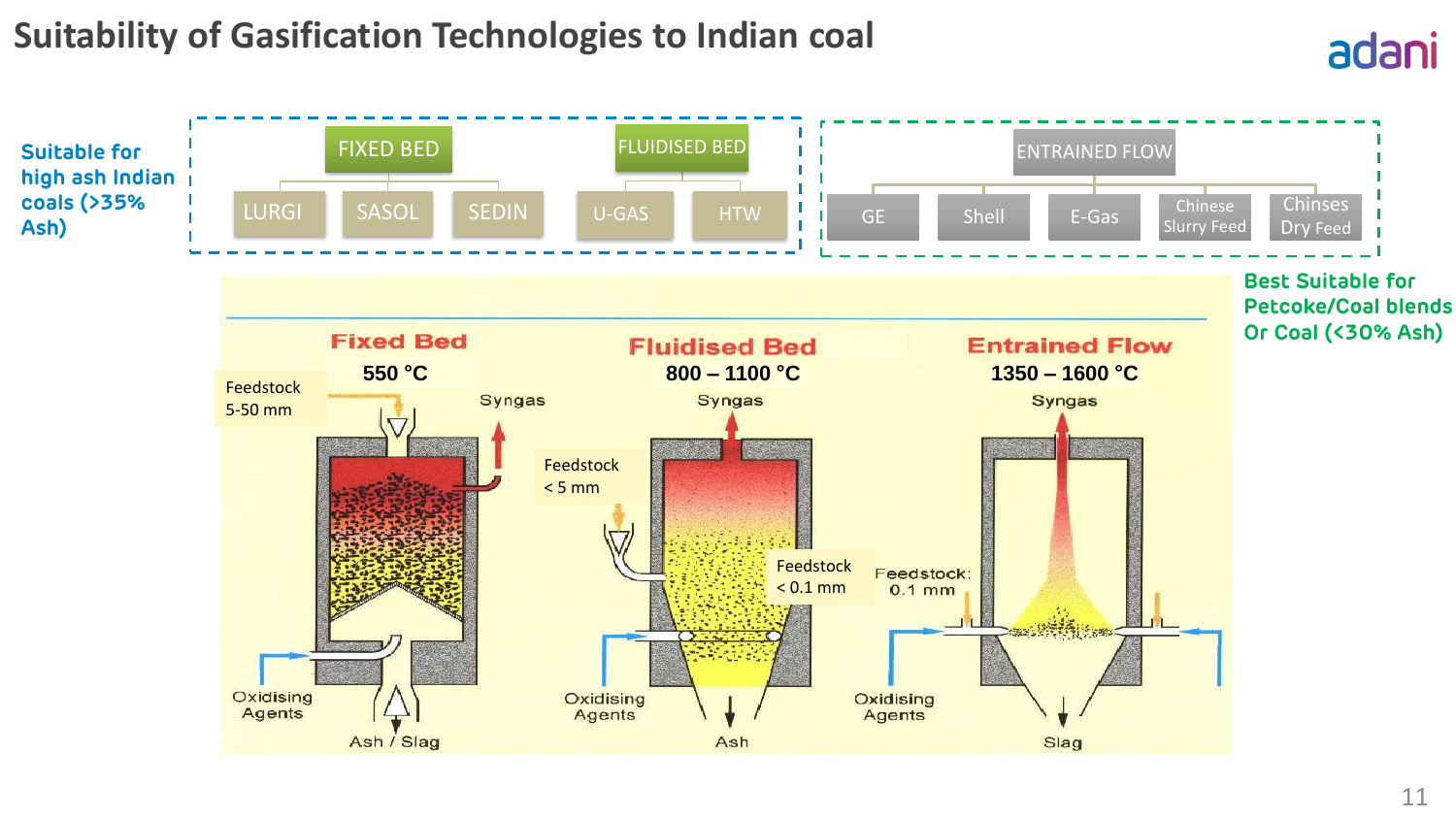## **Specifications of available technologies**

| <b>Parameter</b>                    | Lurgi                    | <b>GE</b>                                                      | <b>SHELL</b>                                                   |
|-------------------------------------|--------------------------|----------------------------------------------------------------|----------------------------------------------------------------|
| <b>Gasification type</b>            | <b>Fixed Bed</b>         | <b>Entrained flow</b>                                          | <b>Entrained flow</b>                                          |
| <b>Type of feed</b>                 | Coal                     | 100% Coal,<br>100% Petcoke,<br>Petcoke & coal blend            | 100% Coal,<br>100% Petcoke,<br>Petcoke & coal blend            |
| Type of syngas<br>cooling           | Syngas cooler            | Syngas cooler,<br>bottom quench                                | Syngas cooler,<br>bottom quench                                |
| <b>Feed type</b>                    | Dry feed                 | Slurry                                                         | Dry feed                                                       |
| Wall                                | Jacketed                 | Refractory                                                     | Membrane Wall                                                  |
| Pressure(bar)                       | 30                       | 65,85                                                          | $40 - 45$                                                      |
| <b>Outlet syngas Temp</b>           | $~550~^{\circ}$ C        | ~1500 $^{\circ}$ C (SG)/<br>$\sim$ 240 $\mathrm{^0C}$ (quench) | ~1600 $^{\circ}$ C (SG)/<br>$\sim$ 210 <sup>o</sup> C (quench) |
| <b>Feed size suitability</b>        | 5-50 mm                  | $<$ 100 µm                                                     | $<$ 100 µm                                                     |
| Ash range                           | 25% to 35%               | <30%                                                           | <30%                                                           |
| <b>Minimum Ash/Flux</b><br>required | $\overline{\phantom{a}}$ | $2 - 3 %$                                                      | 8%                                                             |
| H2/CO ratio                         | $-1.6$                   | $-0.6$                                                         | $-0.5$                                                         |
| No. of gasifiers                    | 114                      | >100                                                           | $>23$                                                          |
| No. of burners                      | no burners               | single                                                         | multi burner                                                   |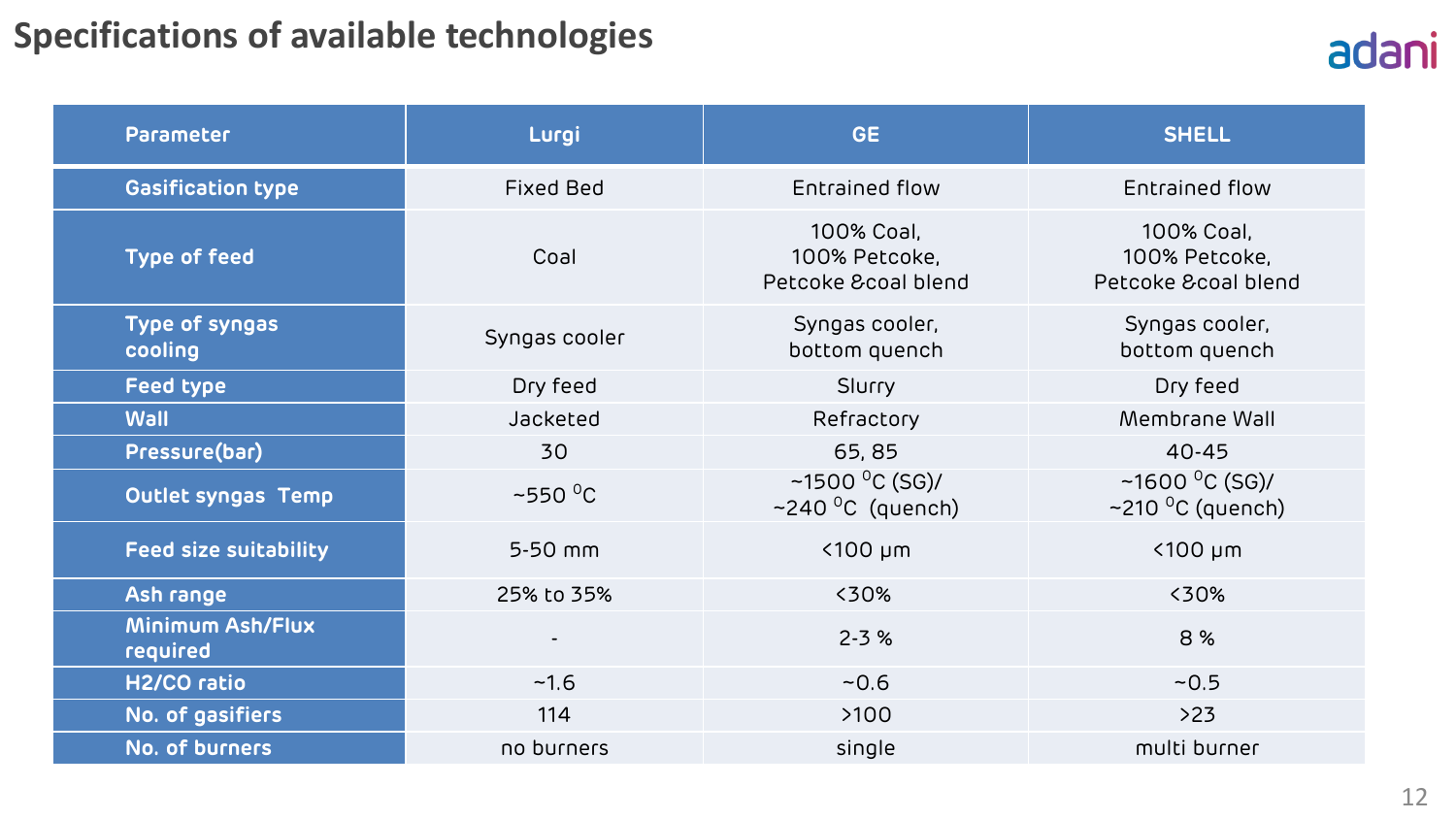## **Gasification Products**

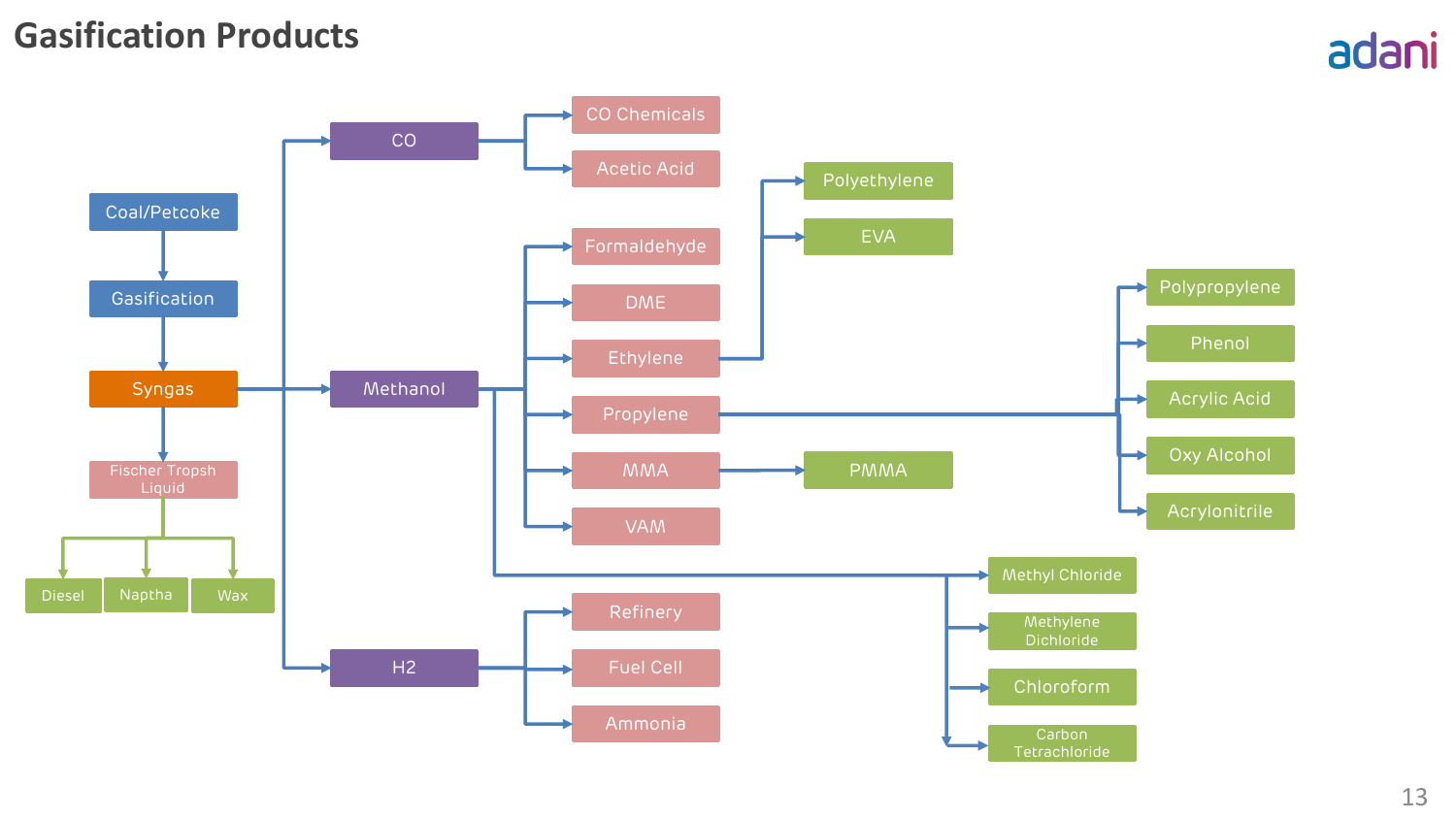## **Methanol Market Overview**

# adani

#### **Market Overview**

- Global Capacity (2021): 161 MMTPA.
- Expected CAGR: 4.5 -5%
- Production level is at 67% of the capacity.
- Asia and China are the major supplier as well as consumer of Methanol.



#### **Indian Market**

- **.** Indian demand is mainly met through import. Total demand is approx. 2.5 million tons, out of which around 90% is being import.
- **.** Installed Capacity: 4.74 Lakh tons
- Major Import are from Middle East countries -Qatar and UAE

| Top Producer of Methanol In India |                |                           |  |  |
|-----------------------------------|----------------|---------------------------|--|--|
| Company                           | Location       | <b>Capacity</b><br>(MTPA) |  |  |
| <b>GNFC</b>                       | Bharuch, GJ    | 160000                    |  |  |
| Deepak Fertilizers                | Taloja, MH     | 10000                     |  |  |
| Rama Petrochemicals               | Patalganga, MH | 60000                     |  |  |
| <b>RCF</b>                        | Trombay, MH    | 49500                     |  |  |
| Assam Petrochemicals              | Namrup, AS     | 40000                     |  |  |
| National Fertilizers              | Nangal, AP     | 19500                     |  |  |
| Total                             |                | 429000                    |  |  |

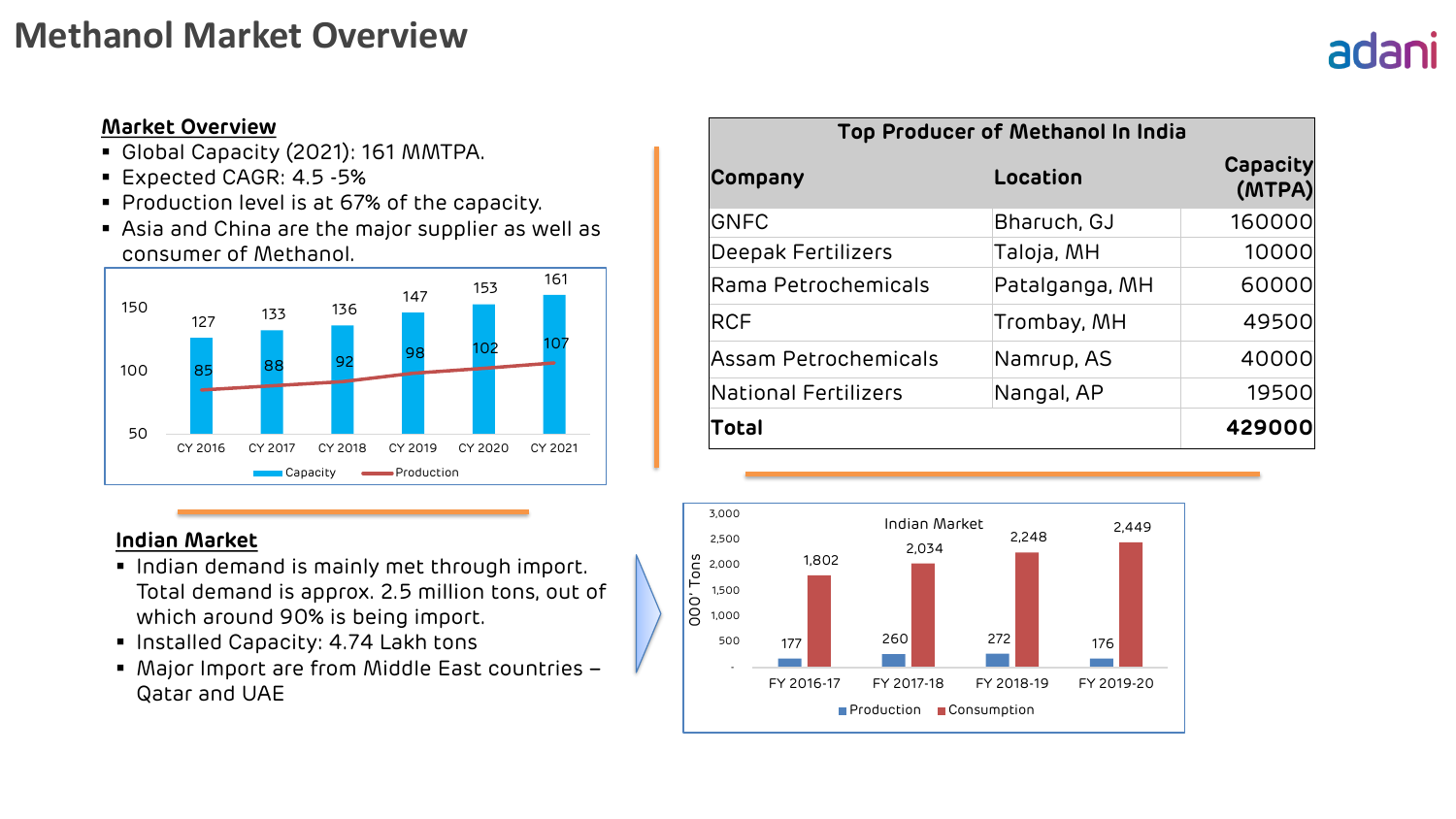## **Benefits of meeting the needs of Fuels, Chemicals through Methanol & Downstream value chain of Coal Gasification**



of Foreign exchange saved by Indigenous production over the project life of 20 years **220 Bn \$**

#### **>15000 0** Direct and In-direct Employment Generation



Supply security for Enhanced Energy , Fertilizer & Chemicals



Revenue to the Govt. over the project life as Taxes, Duties, Coal Royalty etc.



- ✓ Clean Technology: 99% Recovery of Sulphur in coal as saleable Sulphur; CO2 in ready to capture form
- $\checkmark$  Methanol 15 (M15) in petrol will reduce pollution by 33% and diesel replacement by methanol will reduce by more than 80 %.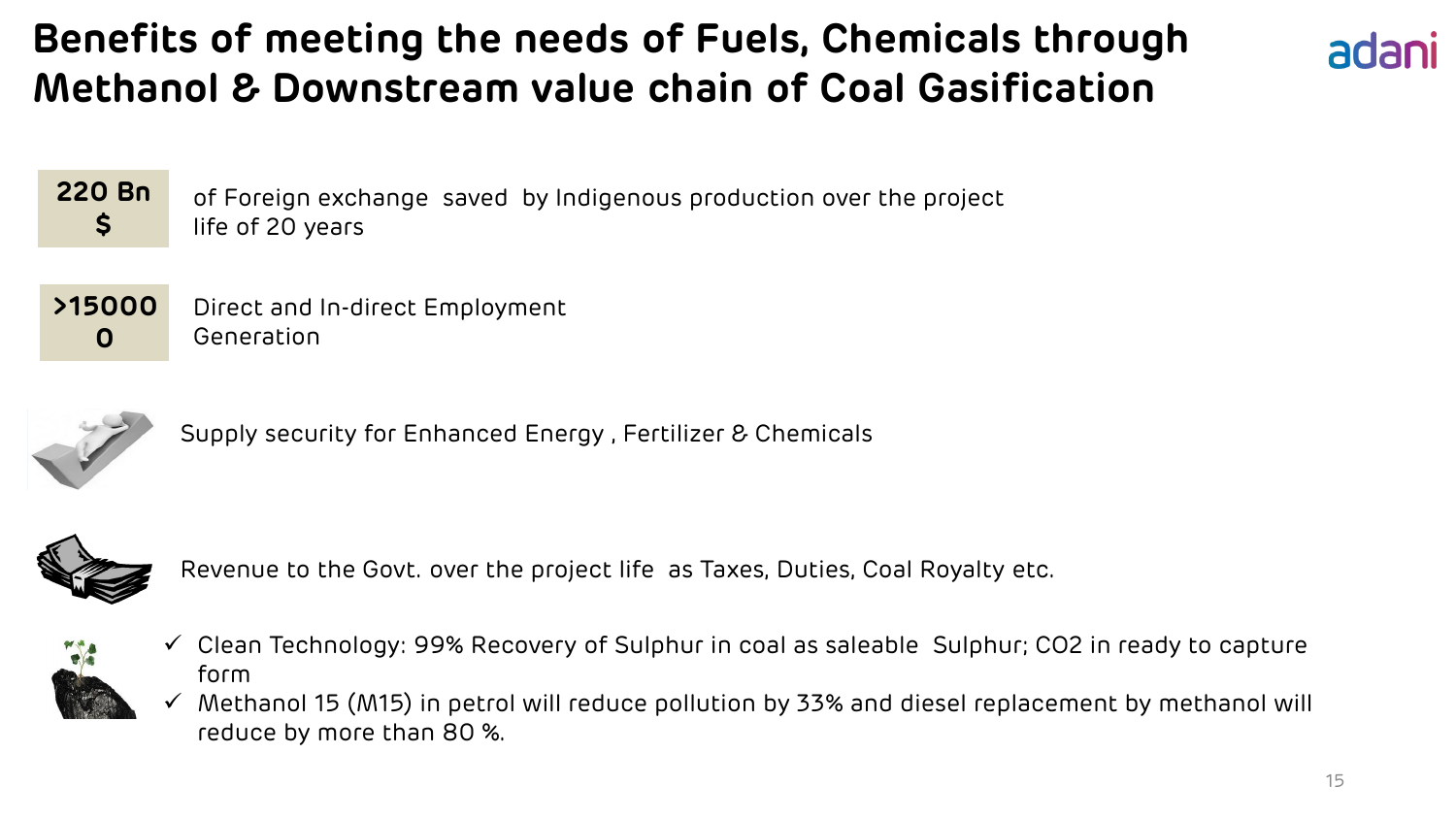## **NITI Aayog's Methanol Economy Program**



▪NITI Aayog's **'Methanol Economy**' programme is aimed at reducing India's oil import bill, greenhouse gas (GHG) emissions, and converting coal reserves and municipal solid waste into methanol.

▪Blending of **15% methanol** in gasoline can result in at least **1-5% reduction** in the import of gasoline/crude oil, which will bring down GHG emissions by 20%, thereby improving the urban air quality.

▪Creation of **5 million** jobs through methanol production/application and distribution services.

▪Rs 6000 crore can be saved annually by blending **20% DME** (Di-methyl Ether, a derivative of methanol) in LPG. This will help the consumer in saving between **INR 50-100 per cylinder**.

▪ Under R&D, work is in progress to set up coal-to-methanol plants in the country using indigenous technology, which is being developed by **BHEL** (Hyderabad and Trichy), **Thermax**, and **IIT Delhi**.

▪An R&D project has also been sanctioned by the Department of Biotechnology to **IISc Bengaluru** and **Praj Industries** Pune to produce methanol from biomass. Phase-I of the production of syngas from biomass was demonstrated in January 2019.